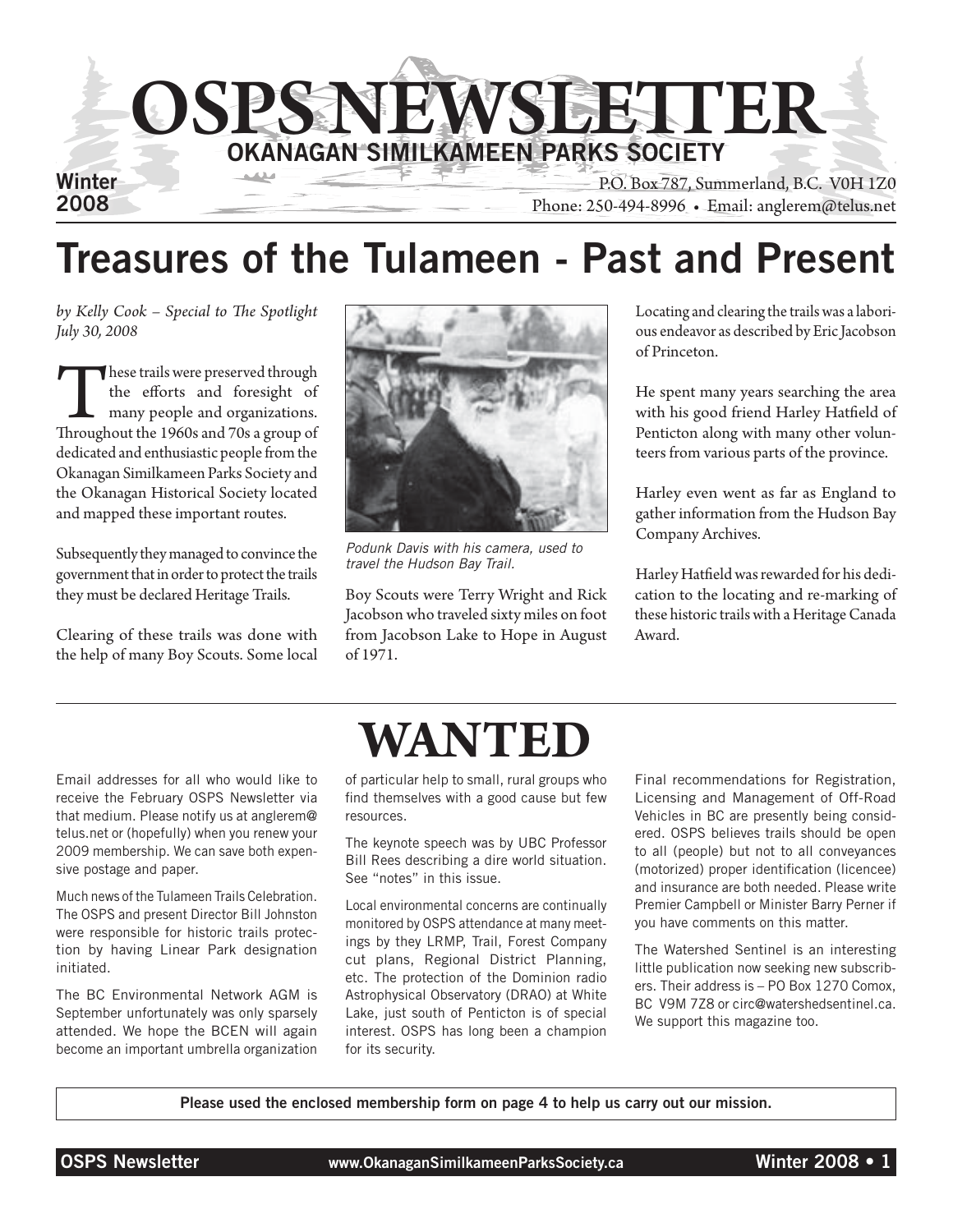# Princeton Residents Celebrate the Reopening of the Hudson's Bay Trail

By Dierra Maynard *Spotlight Reporter - July 30, 2008*

Survey the 26th of July was special<br>to our community in more ways than<br>one. It was a weekend for celebrating<br>BC's 150th birthday and a weekend for aturday the 26th of July was special to our community in more ways than one. It was a weekend for celebrating celebrating our local heritage.

Thirty nine kilometers Southwest of Tulameen on River Road or one heck of a lot further on the Lawless Creek route cars, trucks, a bus, hikers and horses all arrived at Jacobson Lake with a united goal.

The ceremony began shortly before noon as a large group of riders carrying the flags of our ancestors, our province and our country rode in.

Some of the riders came from as far away as Fort Langley on horse while others joined the historical trek at predetermined locations along the way. They were leading pack-horses. They had been on the trail for nine days. It was fantastic.



*Chamber of Commerce manager, Lori Thomas, Rika Rubisat, Kelley Cook, Councillor Maria Sadegur, Jon Bartlett, Nadine McEwan, Cheryl Winters and Kailee Smith standin front of the new kiosk that was erected at the Jacobsen Lake tourist information area.*

All trails were originally native. Blackeyes was the first Native to lead white settlers inland. "In 1846 Alexander Caulfield, was sent by the HBC to find an all-British route

> through the mountains to Fort Kamloops," stated Kelley.

The sign recognizes the men who led and preserved the trails.

The Royal Engineers, who cleared and located the trails; Lt. Palmer, the Royal Engineer, who surveyed and reported detailed descriptive in his reports of the area; Podunk Davis, "trapper, miner, distiller and hero who knew the area better than anyone," stated Cook, and rescued Nurse

Warburton after she was lost in the wilderness; Harley Hatfield, the most dedicated and some say obsessed with the preservation of the trails who lobbied tirelessly for their preservation; the Jacobson family; the Rice family; and Robert Harris, engineer, meticulous map marker and note taker who, not only designed and erected several bridges in Vancouver; the Granville, Second Narrows, Oak Street and Port Mann, but mapped much of Southwestern British Columbia.

Family members of the Jacobson, Rice, and Hatfield were present for the official trail opening as well as, many other important families to the area.

The hike in to Palmers Pond was one of the highlights of the day and "the looks of wonder were priceless," stated Cook. "Three quarters of the bus travelers came to do the hike and it did not disappoint. It is just beautiful in there… a must see."



*The Back Country Riders rode in to Jacobsen Lake around noon Saturday after leaving Fort Langley last week. It took the riders nine days to complete the ride through the mountains to reopen the old Hudson's Bay Trail, known as the Brigade Trail. Riders from Princeton came in from the Tulameen area.*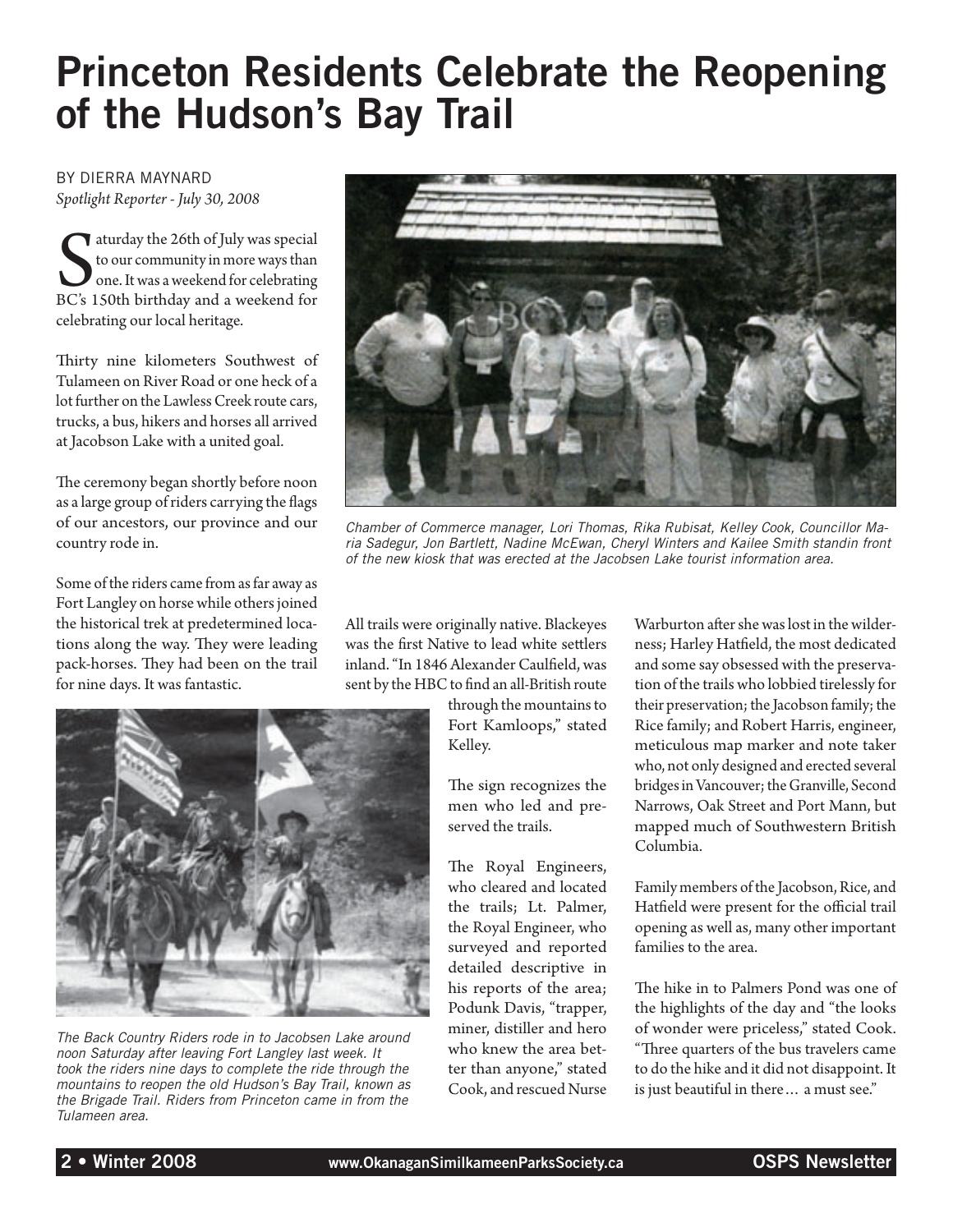# Trail Offers Fitness, Fun and Benefits

by Roxanna Maron *Summerland Review - Oct. 9, 2008*

amilies, avid hikers and many others<br>are discovering the beauty along the<br>many stretches of the Trans Canada<br>Trail – including Summerland's portion. are discovering the beauty along the many stretches of the Trans Canada Trail – including Summerland's portion.

Marilyn Hansen, president of the Summerland Trans Canada Trail society, says while more people are discovering the Trans Canada Trail in this community. She encourages the locals to experience the trail as well.

"It's really good for fitness," she adds. "We already have international groups who come through and stay here because of the trail."

Much time and money has gone into the trail and there is still work to be done. Hansen says the biggest issue to rectify is the trail's surface.

"Our major problem is that the surface isn't very good in many places," she notes.

Hansen says they also have one more bridge along Summerland's trail portion to complete. However, it is a big project that requires a lot of funding, which is always a challenge to obtain.

She notes that maintaining the trail is expensive in itself. This summer alone, the society had to get heavy equipment in to remove debris left behind from two landslides.

The slides happened west of Faulder on a section of the trail. Hansen is afraid these aren't the last slides they may see in this area.

"It could be a continuing problem," she adds.

Hansen says since portions of the trail hold an historical past, the society is working with Summerland Museum's Sheril Foster in getting historical signs put up along the trail.



She notes that in order to get the trail up to the level it should be and to eventually complete it, the society needs more clubs, organizations and individuals to get involved with fundraising efforts.

By working together, Hansen believes the trail could become economically beneficial to Summerland.

"It will definitely be a tourism generator," she explains.

Summerland's stretch of trail begins at Fenwick Road and winds along to the Summerland Rodeo Grounds. It is about a 3.8 km walk. The trail then extends to Faulder and on to 1.5 km east of Osprey Lake where it joins Princeton's section of the Trans Canada Trail. People are encouraged to check out the map of the trail located on the left hand side of the entrance near the Rodeo Grounds. Hansen says Summerland is fortunate because the majority of its trail is along old rail beds or is on municipally owned lands.

She notes that the route would be perfect for a Trans Canada trail Challenge, similar to the one held this summer from Myra Canyon to Penticton.

Members of the Summerland Trans Canada

Trail Society helped organize the event in which over 500 people took part in the 80 km bicycle ride or hike. This was not a race but a personal effort for each registrant. The youngest participant to complete the challenge was eight years old.

Hansen says events like these are great because they not only give people a chance to see stunningly scenic areas along the trail, but the registration money goes back into Trans Canada Trail projects.

She would like to see a future challenge begin in Osprey Lake and end in Summerland. As with this summer's challenge, people would have the option to bike, walk or ride their horse on the trail. "Our stretch is very beautiful," notes Hansen.

Donations are always welcome for ongoing work and maintenance for the trail. Cheque or money orders can be made out to the Summerland Trans Canada Trail Society.

Donations can be sent to Geoff Solly at 6803 Nixon Road, Summerland, BC V0H 1Z9. Tax receipts are available upon donation.

For more information about the Summerland Trans Canada Trail Society or to become a volunteer with the group, please contact Marilyn Hansen at 250-494-9265.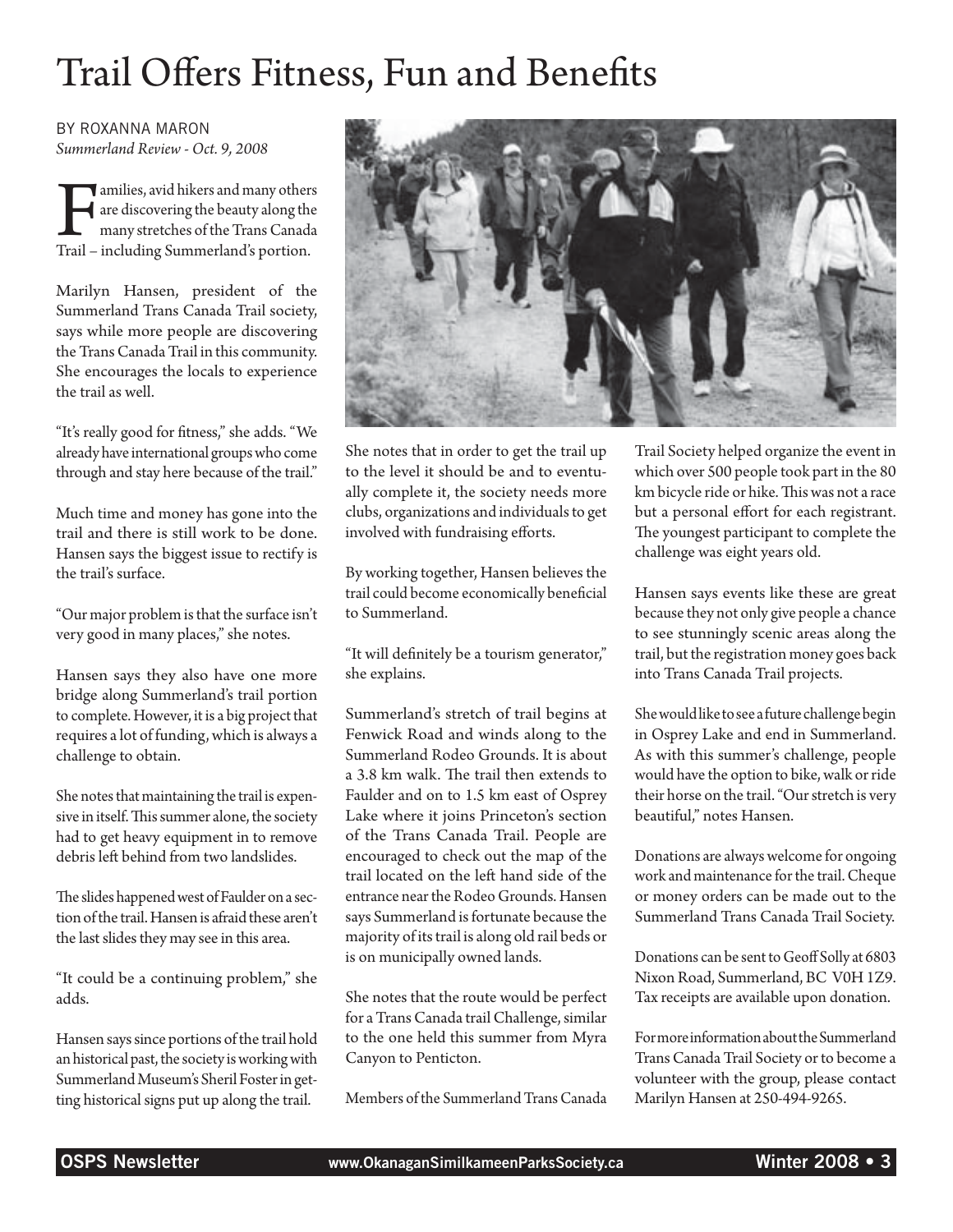#### **MEMBERSHIP FORM Okanagan Similkameen Parks Society • Box 787, Summerland, B.C. V0H 1Z0**

| Email:                                      | <u> 1989 - Jan Alexander de Amerikaanse kommunister († 1958)</u> | Postal Code: ____________________ |  |
|---------------------------------------------|------------------------------------------------------------------|-----------------------------------|--|
|                                             | Individual (\$10.00) Family (\$15)                               | Organization (\$20) _____________ |  |
|                                             | Donation: (Income Tax Deductible)                                |                                   |  |
| Please help support our continuing programs |                                                                  |                                   |  |

### The Denial Problem

*Notes from a presentation by UBC Professor Dr. William Rees at the BC Environmental Network AGM, September 2008 – He is the inventor of the "Ecological Footprint' concept.*

The world faces a catastrophes<br>future unless we all live in a sus-<br>tainable manner. So much has hap-<br>pened technologically that we have some future unless we all live in a sustainable manner. So much has hapto believe science will solve everything. We have, however, overdone the true capacity for sustainability globally.

Behavioral psychology is used to increase our appetite for more of everything. Market place sales, increased productivity, competition for new, more, better… all geared to increased consumption.

The sustainable future requires we learn to

#### Why Doesn't BC Have Endangered Species Legislation?

Western Canada Wilderness Committee

#### Dear Friends:

It may come as no surprise to you but it's shocking nonetheless: British Columbia is one of only two provinces in Canada with no endangered species legislation.

Certainly, most British Columbians are very surprised to find out that our province has no such law. It is particularly surprising because BC is Canada's most biologicurb our appetites, to live more modestly, to save fuel, energy and all resources.

There are 6.7 billion people on earth, but the style of living varied greatly. The USA has 4.7% of the population but uses over 20% of the energy; China has 12% of the population and uses just over 2% of the energy.

Oceans are hugely involved in the cycle of change. Arctic melting not only raises the sea level to endanger countless coastal communities but also release ice-held methane gas that is 20 times more powerful than greenhouse gas. So climate change is exacerbated.

Forests are host to many species, holding soil and retaining and filtering water supplies essential for fish and for domestic use. The erosion of soil is a dangerous precedent for all as it is a loss of land, the have for living.

cally rich province, home to 76 percent of Canada's bird species and 41 percent of its orchid species. But from grizzly bears to spotted owls, the province's 1600 species at risk are left to fend for themselves.

The Wilderness Committee is calling for a stand-alone endangered species law that will include science-based listing and protection of critical habitat.

The future of BC's remarkable wildlife depends upon people like you – people who love nature and feel passionately that species, from bighorn sheep to the Vancouver Island marmot, are worth protecting.

Make your voice count! Take one minute to

Every empire and civilization in the history of the world has been brought down by government or by working against nature.

Technology has brought us many comforts and opportunities. We possess so much knowledge and have so many skills but we have not yet accepted the mindset to use our abilities to do things that make sense in the long term.

What we do or do not now to lessen our use of resources will have a profound affect on coming generations. A legacy of simpler living or of desperate discrepancies with dangerous chemical pollution of air, land and water.

Plan Globally – Think Locally – Act Personally

visit saveourspecies.ca to sign a petition for a BC Endangered Species Law. The goal is to get 40,000 signatures by next spring.

Please write now, and encourage your friends, members and supporters to write as well. We can get endangered species legislation if thousands let the government know how we feel. We have already mailed this education report to several thousands of our members and supporters – now we are sending it to like-minded organizations like yours.

*Sincerely, Gwen Barlee Wilderness Committee Policy Director*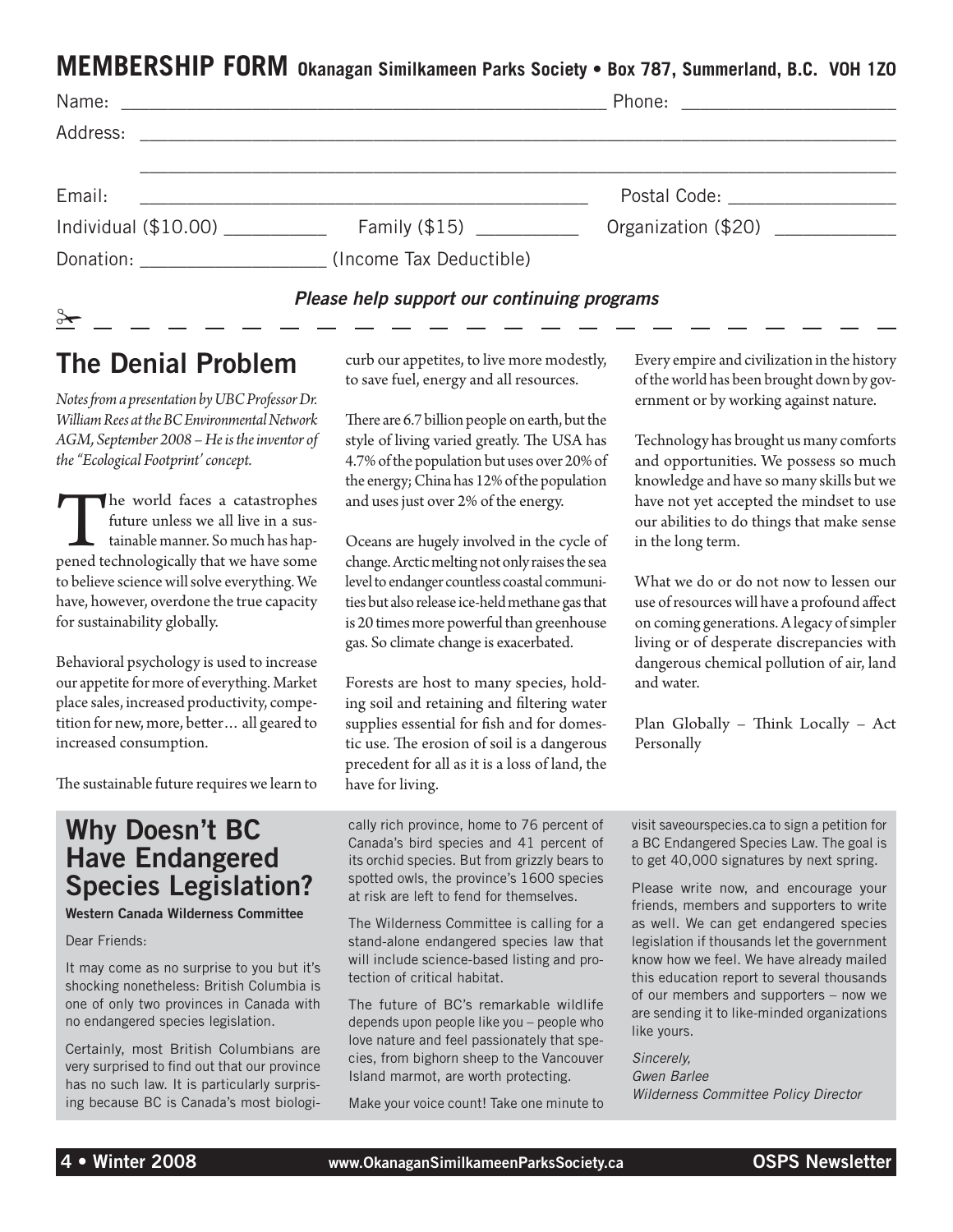### KVR Trail Being Allowed to Deteriorate *Penticton Western News – October 26, 2008*

**O** a recent bike trip from Penticton to midway and return on the KVR, a distance of 430 kilometres, I was to midway and return on the KVR, dismayed and disappointed to see what is happening to this wonderful internationally known recreational biking and hiking trail.

It appears that only those areas which have park designation are protected and maintained to allow reasonably manageable nonmotorized recreational use. The major part of the old railbed right-of-way, which I thought was a part of the "rail to trails" initiative, has been terribly degraded by logging and gravel trucks, ATVs, 4X4s and regular automobile use where they are able to negotiate it.

As this right-of-way was built to be a railbed and not a vehicle road, the vast majority of it is now exposed rock, soft sand, deep ruts, washboard, areas of fallen rock which have not been removed and deep puddles and ditches form water damage. These track conditions do not allow for an enjoyable recreational biking experience. My group met several thorough-bikers from Alaska and Europe who where as dismayed as we were and wondered what had happened to the bike trail described in the guide books. Longdistance biking enthusiasts do not expect a manicured trail but given the fact that the KVR has been publicized as a bike experience not to be missed because of the spectacular British Columbia scenery and terrain it passes through and that it is a former railroad grade, we expected to have at least minimal rough track and a majority of reasonable cycling particularly for loaded bikes.

One of the worst areas of trail was the about 35 km from Naramata to Chute Lake, a spectacular scenic area above Okanagan Lake which travels through a tunnel and has unsurpassed views of Penticton, Naramata and Kelowna. This stretch of trail which in past years allowed only minimal motorized access is now completely accessible to motorized traffic except for about 10 km at the Penticton-Naramata end.

The railbed is in terrible shape with exposed rock, washboard and beach sand type conditions. Despite these conditions, I still saw advertising to bike and wine tasting in Naramata. This doesn't seem like a very good idea when you look at where you have to ride. Are the local wineries and tourism organizations aware of the railbed conditions? We asked local people why the condition of this part of the trail had deteriorated so much and they said it was due to no funds for maintenance and after the Okanagan Mountain Park fire in 2003, the Chute Lake logging road deteriorated a great deal and a logging contractor was not obliged to repair the road after completing their logging. The government then allowed all traffic onto the KVR to circumvent the deteriorated logging road.

As I stated earlier, the railbed was not built to take this sort of traffic and has quickly become a deteriorated mess of no practical use to any form of recreation except those with big wheels and lots of horsepower. There are many backcountry logging roads where they could ride but it appears the KVR is their one of choice.

There is some conflict with locals and landowners along the KVR route but what is needed is some leadership form the Ministry of Environment and Tourism to point out the benefits this trail can continue to bring to rural areas hard hit by the slowing of the natural resources sector.

The Trans Canada Trail which uses some of the KVR right-of-way, was successful in getting local landowners to co-operate and even help maintain portions of the trail. To be able to cycle or hike on a railroad grade through this scenic terrain for this distance is a unique experience not to be found anywhere else in the world. Tourist bike traffic is much reduced in the last few years, mainly due to the deteriorating condition of the rail trail. Will this soon be only a memory of the great experience it once was?

The BC government has designated the KVR east of Bellevue-Myra Canyon as the 2010 Spirit Trail. In several areas we rode past large bright sign boards describing this trail. We saw no evidence of trail maintenance and little actual directional signage. Along this Spirit Trail, motorized vehicles churn along degrading the trail with every turn of their wheels. No evidence of any encouragement for non-motorized human endeavour to truly reflect the Olympic Spirit.

To lose this old historic rail right-of-way for non-motorized recreational use is a huge loss for the people of BC and indeed tourists from afar who come to appreciate the natural beauty and non-commercialized aspects of rural British Columbia. It can provide a much needed economic boost to small communities along the way and diversify local economics. To build a trail like this would cost millions and would never be done. Where is our provincial leadership on this issue?

Viire Daniels, North Vancouver

### Region Tackles Water Concerns

Kristi Patton *Penticton Western News – Sept. 7, 2008*

IM nvironmental plans for the future<br>
were brought to the forefront at<br>
the Regional District of Okanagan-<br>
Similkameen board meeting with a focus were brought to the forefront at the Regional District of Okanaganon air and water.

At their regular meeting Thursday, the RDOS directors heard from both the Okanagan Basin Water Board and the Air Quality Coalition who stressed the importance of having all communities co-operate.

"There is a need for basin wide planning. All of the communities coming together is definitely a philosophy of the Okanagan Basin Water Board," said Anna Warwick Sears, executive director of the Okanagan Basin Water Board.

The Okanagan Basin Water Board presentation is requesting a three-year renewal of its mandate to assist local government and other water purveyors in improving water management in the Okanagan Valley by defining an promoting solutions to water management issues basin wide. The water management program is due for renewal on April 1, 2009 and will be reviewed further by the RDOS and other regional districts in the valley.